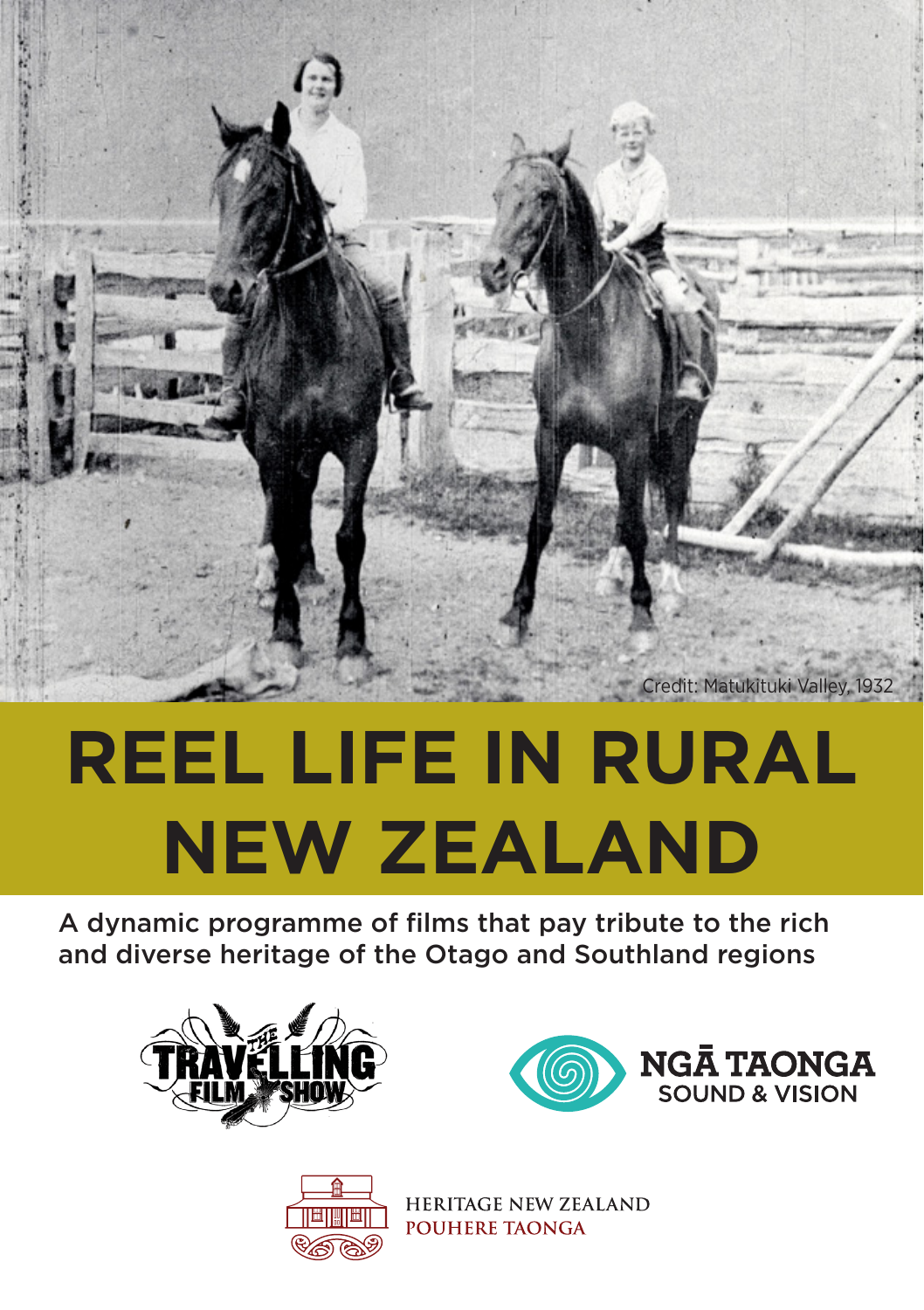# **REEL LIFE IN RURAL NEW ZEALAND: OTAGO & SOUTHLAND, 1913 – 2007**

**Pre Movie:** Songs of Tuini Ngawai and Ngoi Pewhairangi: *It's Shearing Season*, Neil Colqhoun and the Folklore Singers: *Clear the Board* and Les Cleveland: *The Phosphate Flyers*.

#### **THE FISHER MONOPLANE,** 1913

D.P. Fisher, invented this monoplane which was trialed in the Wairarapa. Pilot, Reginald White looks rather anxious, this was his first time in the cock-pit. Filmed by Charlie Barton

#### **HARVESTING IN THE WAIKATO**, ca1928

Advertising film for "Bisleys" horse drawn farm equipment. A demonstration of 'modern' farming equipment and techniques, including the new hay stacker. Filmed by Harry Wood-year Smith.

#### **MAC EWAN'S MANURE REMOVER & DISTRIBUTOR**, 1930

A real down on the farm invention - "Improve the surroundings of your cowshed with the "Flying Banana". Filmed by Ian Mac Ewan.

**WENHAM'S OUTLAW - PUSHMOWER ADVERTISEMENT**, 193- excerpt The push mower, used by the Hamilton Beautifying Society is tested. One test includes mowing rocks and 4" bolts! Watson's Camera House production.

# **THE FIRST ELECTIC TRACTOR IN NEW ZEALAND**, ca1932

The tractor is demonstrated, note the long electric cord! Filmed by Harry Woodyear-Smith.

#### **SOUTHLAND SHOW 193**

Early sound newsreel of the show in Invercargill. Lange Productions.

#### **MATUKITUKI VALLEY**, 1932 excerpts

Farming at Mt. Aspring Station with John and Amy Aspinall and children. Filmed by Roland Ellis.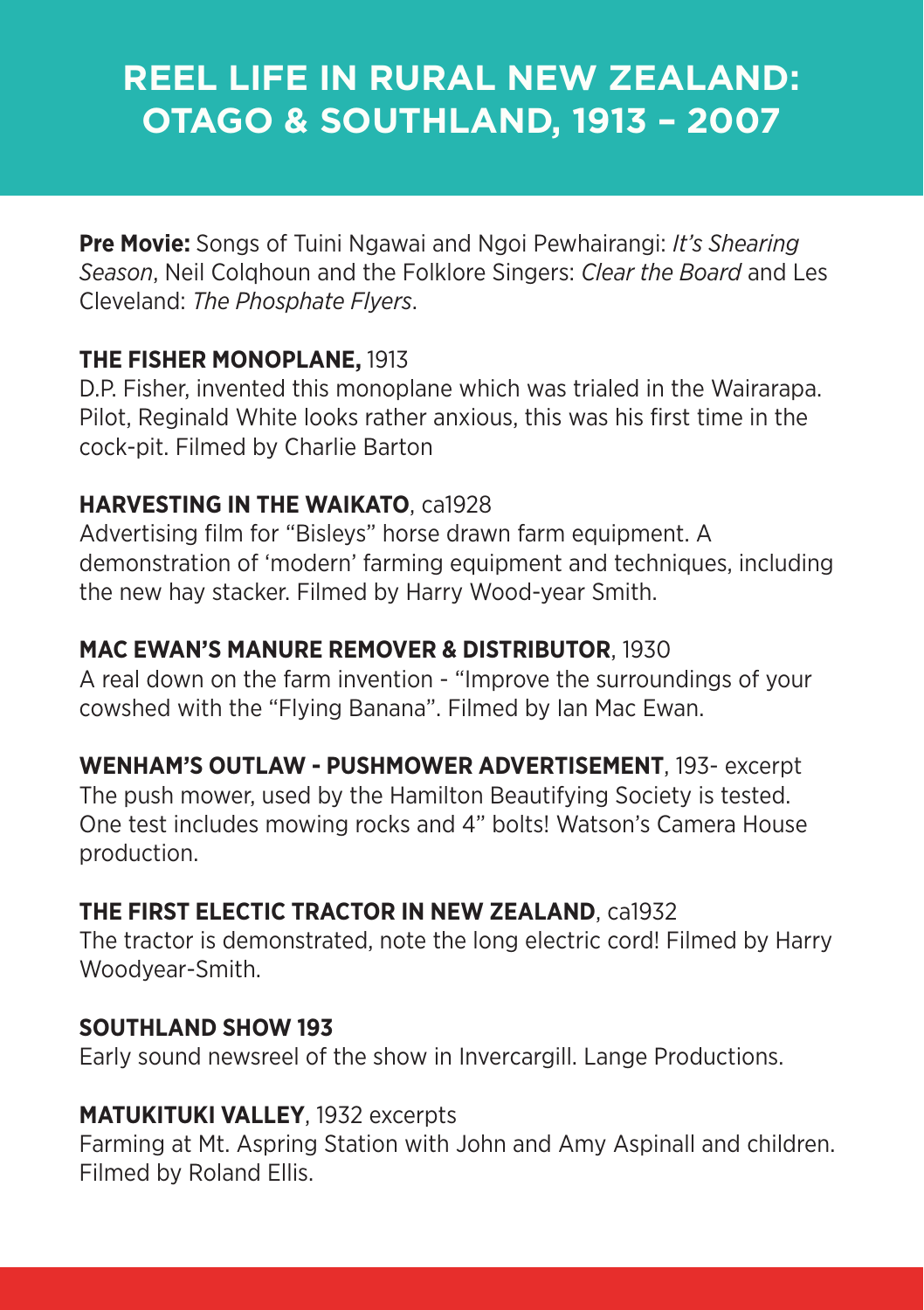# **ROBERT JOHN GIBSON HOME MOVIES**, 2004 excerpts

 "Oliverburn" at Rough Ridge, Puketoi was farmed by R.J.Gibson. In the 1930s he bought a movie camera and filmed farm activities. His son, John Gibson added a commentary in 2004.

# **THE FARMING FRONT**, 194- excerpts

The impact of the Second world war changed farming life in New Zealand. National Film Unit

# **THE ENDURING LAND: GREEN VELVET**, 1990 excerpt

The history of rabbiting in Central Otago and Southland in the 1940s. Gibson Group.

# **FARMING...ANNUAL BAA…TH**, 1954

The old method of sheep dipping - poking the sheep in troughs with a stick to immerse them, is contrasted with the new shower method. Pacific Magazine 4, Pacific Films.

# **FARMING, SHEARING**, 1955

A system of mirrors is used to entice the sheep into the shearing shed. Pacific Magazine 9.

# **PATHE COLOUR PICTORIALS. NEW ZEALAND SHEEP** 1955

A promotional film made for the UK market draws parallels between Scotland and NZ.

# **FARMING IN NEW ZEALAND**, 1952

The whole family helps out on the farm and the women enjoy baking. National Film Unit

# **FAMILY TREE**, 1958 excerpts

Prime Minister Walter Nash and other dignitaries attend an unveiling of a memorial to pioneers of refrigeration, near Totara Estate. Pacific Films.

# **A WOOL CHECK** 1960, excerpt

"Wool, the monarch of materials..." A woman models wool garments. A Tasman Vaccine Laboratory Film Unit production.